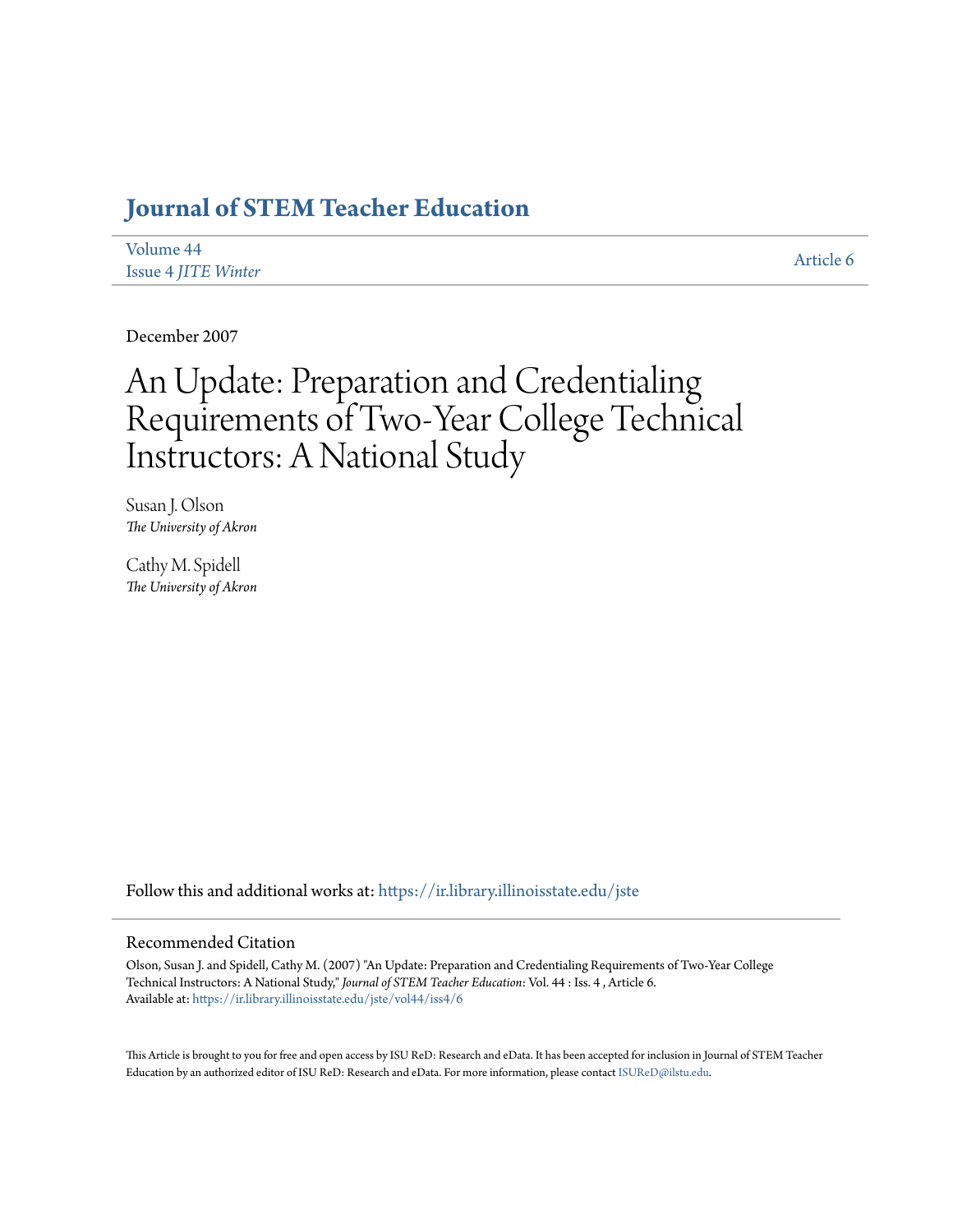# **An Update: Preparation and Credentialing Requirements of Two-Year College Technical Instructors: A National Study**

Susan J. Olson, Ph.D. The University of Akron

Cathy M. Spidell The University of Akron

# **Abstract**

This study was conducted to see what changes have occurred in the preparation and credentialing of postsecondary technical faculty. The specific objectives of this study were: (a) to describe current credentialing requirements for two-year college technical instructors; (b) to describe program requirements for postsecondary technical teacher education programs; and (c) to compare changes that have occurred since prior studies. Since 1990 there has been a decline in the number of states that have credentialing requirements—down from 19 to 11 in 2006. The number of programs that prepare postsecondary technical faculty appears to be stable at a time of anticipated shortage of two-year technical faculty.

### **Introduction**

Community colleges have a long history of providing programs that offer students traditional college level courses that lead to an associate's or applied degree—programs that prepare students for further study toward a bachelor's degree and that also prepare

Volume 44 Number 4 2008 42

 $\mathcal{L}_\text{max}$ 

Susan J. Olson is Professor, Postsecondary Technical Education, and Department Chair of the Department of Educational Foundations and Leadership in the College of Education at The University of Akron. She can be reached at solson@uakron.edu.

Cathy M. Spidell is a Doctoral Candidate in the College of Education at The University of Akron.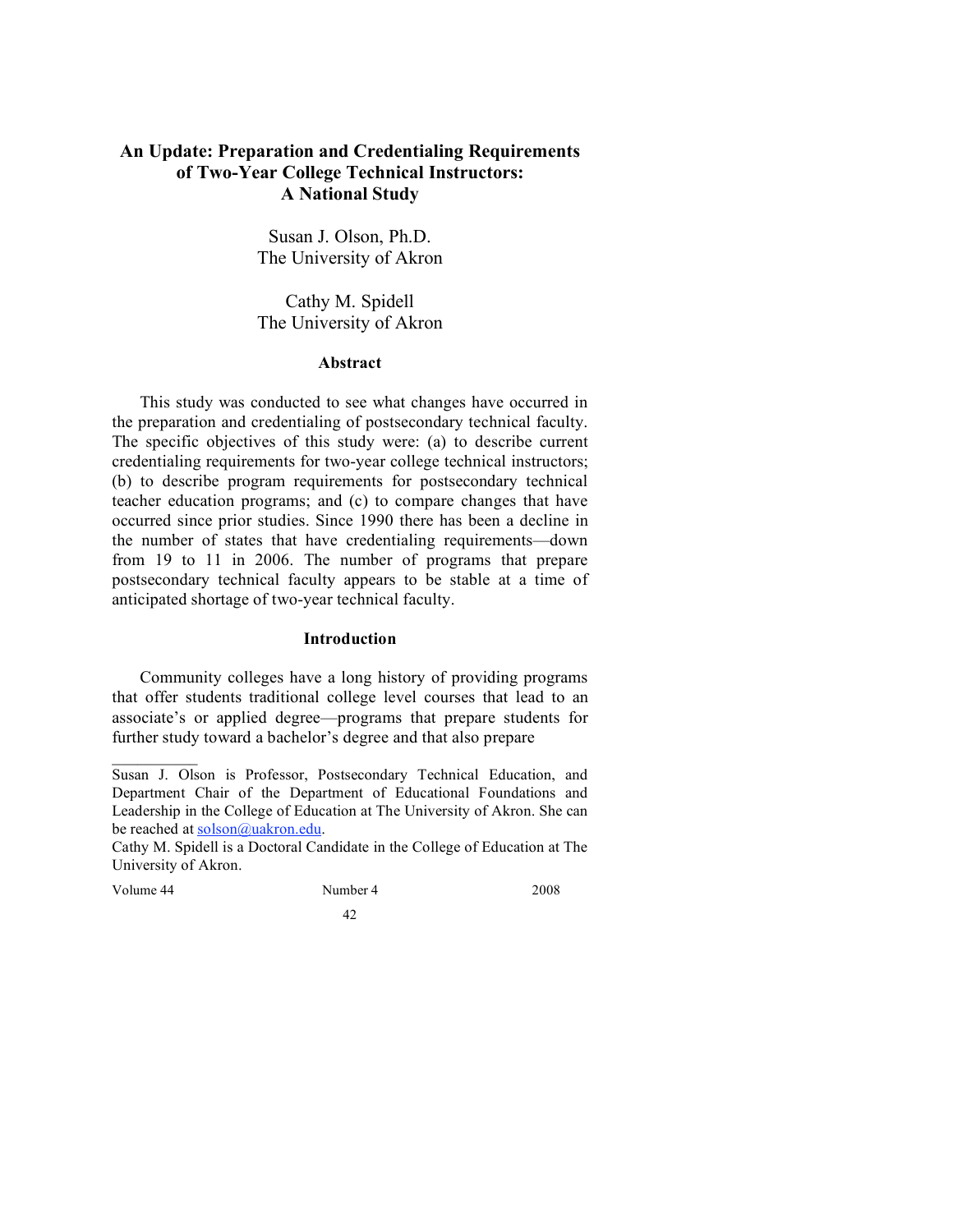#### Credentialing Requirements 43

students for careers (Kasper, 2002). The historical role of two-year colleges, then, can be viewed in terms of educational tracks or paths: academic and career. Moreover, community or two-year colleges continue to afford students open access to higher education and to employment and careers, what can be referred to as workforce education and training. Kasper notes that "historically, community colleges have provided a gateway to opportunity for many young people who otherwise would have been denied access to higher education" (2002, p.16). An extension of high schools in its earliest incarnation, two-year occupational education has grown to increasingly provide another option beyond preparing to transfer to baccalaureate programs in colleges and universities or to enter the workforce with a "terminal" degree.

Community colleges today are comprehensive institutions providing occupational education and training from refrigeration technology to nursing through liberal arts transfer courses. They also provide adult education for their communities, short-term training programs for business and industries, and remedial education for those who want and need it. These institutions' primary mission is teaching and learning, not research (Grubb & Associates, 1999). The community college is the one educational institution simultaneously providing initial preparation for work, retraining and upgrading the skills of older workers, and second-chance training for individuals who need some combination of basic academic education and technical skills (Moore, 1997).

"Two–year colleges are a major contributor to higher education and have become the largest pipeline to postsecondary education in the United States" (H.R. Res. 2936, 1992, as cited in Zinser & Hanssen, 2006, p. 31). Community college faculty constituted 40% of all US higher education faculties (National Center for Educational Statistics (NCES), 2001). Additionally, 46% of all higher education students—a third of whom represent minority groups—are community college students. There is a unique opportunity for change in the community college sector with one-third of faculty expected to retire in the next decade (Rosser & Townsend, 2006). Most (51%) chief academic officers feel it will be "difficult recruiting fully prepared faculty members" (Berry, Hammons &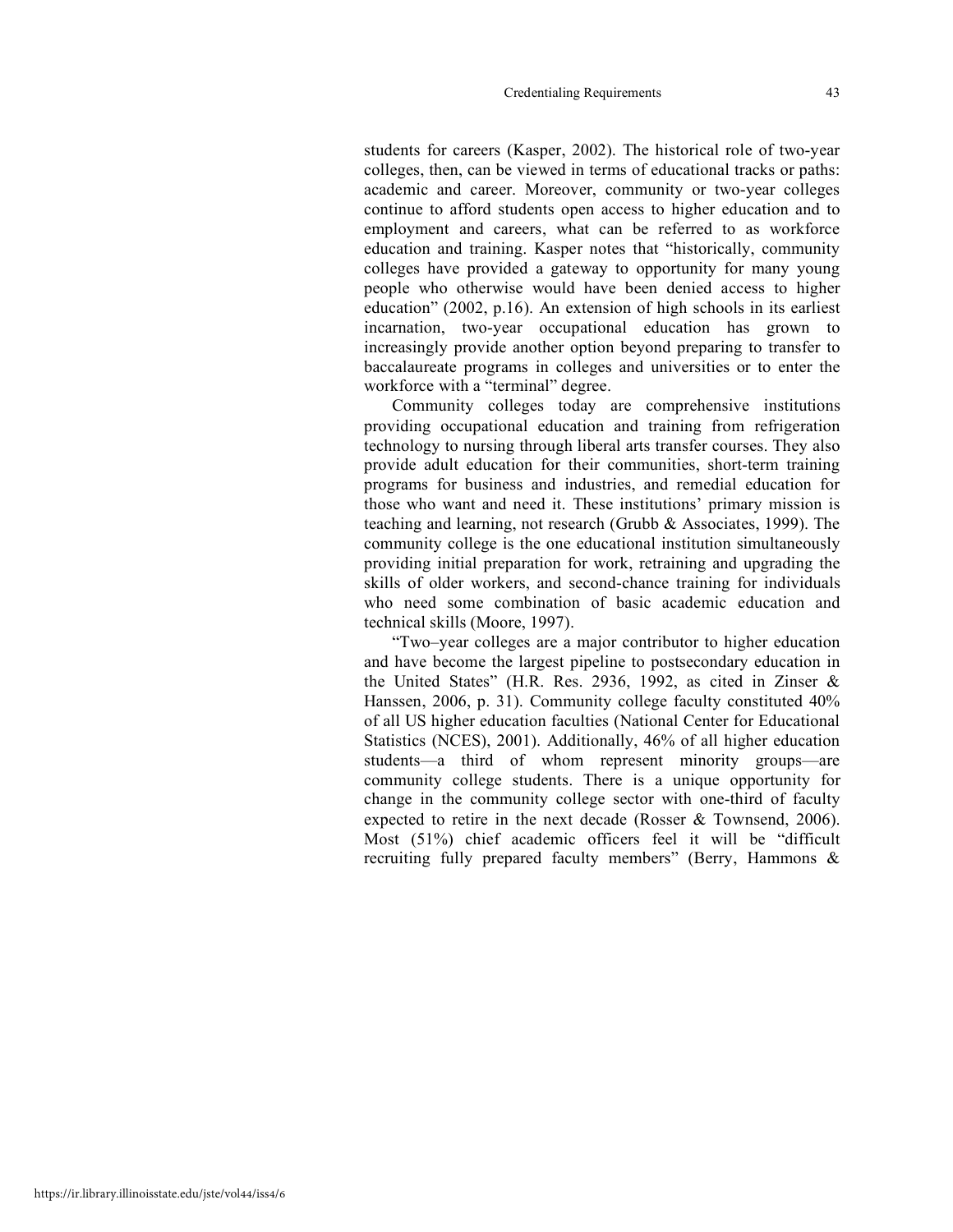Denny, 2001, p. 133) to replace those retiring. Community college faculty are an aging, diverse population that serve the diverse needs of their student population. Gahn and Twombly's 2001 study found that community college faculty kept the same job an average of 14.5 years, with most (44%) coming from business and industry prior to teaching in community college. They further found the master's degree to be the "terminal" degree requirement for teaching in the community college overall. This is not the case, however, for those in technical programs where the bachelor's degree is sufficient (Palmer, 2000).

### *Community College Teaching*

Relatively little is known about two-year college faculty because its members are understudied as a group (Rosser & Townsend, 2006). In fact, for an institution that sells itself as a teaching/learning institution, there has been little research conducted on teaching and learning in the community college (Levin, Kater, & Wagoner, 2006; Townsend, 2004).

"The quality of the education in the community junior college depends primarily on the quality of the staff" (O'Banion, 1997, p. v). Tsundo (1992) posits that community college teaching is one of the most difficult jobs in higher education today, with these institutions being held accountable for the product that they produce. Seymour and Hewitt (1997) report that, "poor quality teaching in subject matter expert classes [was] by far the most common complaint of all program switchers and non-switchers. Poor teaching was mentioned by almost every [science program] switcher (90.2%)" (p. 146).

Additionally, classroom-level studies point to a persistent gap between faculty members' expectations of students and the kind of work that their students are prepared to do. Indeed, community college instructors who are deeply committed to their students and to the work of teaching (Kozeracki, 2002; Outcalt, 2002), have, in a number of studies, described their students as not academically prepared (Copa, Plihal, Birky, & Upton, 1999; Kozeracki, 2002). Research also reveals that some instructional responses indicate varying levels of preparation that, while well intended, can exacerbate the problem (Grubb & Associates, 1999; London, 1978).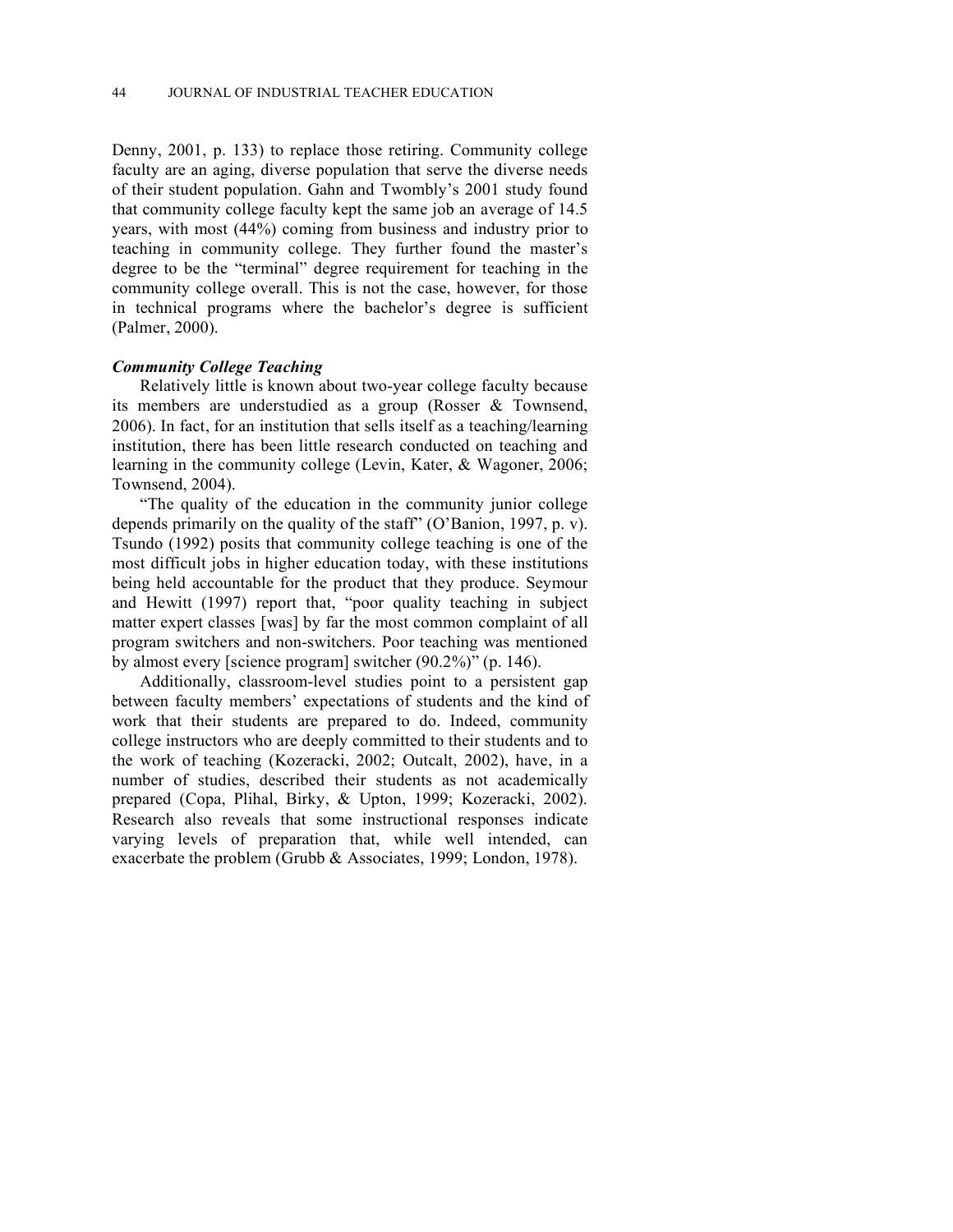#### *Technical Faculty*

Community college technical and engineering faculty need to have knowledge and experience in their technical specialties, including having requisite mathematics and science knowledge and skills. Faculty also need to know how to design, deliver and evaluate curriculum and instruction, and they need to know how adults learn. Given the increasing diversity (e.g., racial, gender, socioeconomic, ability, educational readiness, motivation, and age) of the student population and the accelerating rate of technological change, there seems to be no one best teaching style. Effective teaching is dependent upon the instructor's ability to adapt a range of teaching methods to meet a variety of needs and ends (Grubb & Associates, 1999). If, "most faculty in two-year institutions arrive at their new positions not knowing how to design or facilitate learning experiences" (Copa, et al., 1999, p. 35), then how do we best prepare faculty with this knowledge and skill-base?

"Technical colleges are being faced with the increased number of teacher vacancies due to retirements, teacher's decisions to leave the teaching profession, and growth in career and technical education programs to meet employment demands" (Ruhland, 2001, Abstract section, para. 1). The increasing shortage of teachers in career and technical education fields merits a considered examination (Bartlett, 2002). According to the *Occupational Outlook Handbook* (Bureau of Labor Statistics, 2006) postsecondary career and technical education is one of the fastest growing careers. Technical job areas showing the highest growth are in database administration, personal care and home health aides, medical assistants, physician assistants, and health information. Increased student enrollments in these technical areas that require an associate degree will create a greater demand for community and technical college level faculty. Technical enrollments in community colleges align with this trend.

Nock and Shults (2001), in their research brief, list the top job preparation areas in the nation's community colleges. Allied health programs represent 46.6% of all programs; 19.6% of which are in registered nursing programs. Grubb (2005) indicates that, currently, occupational enrollments in community colleges are 29% business,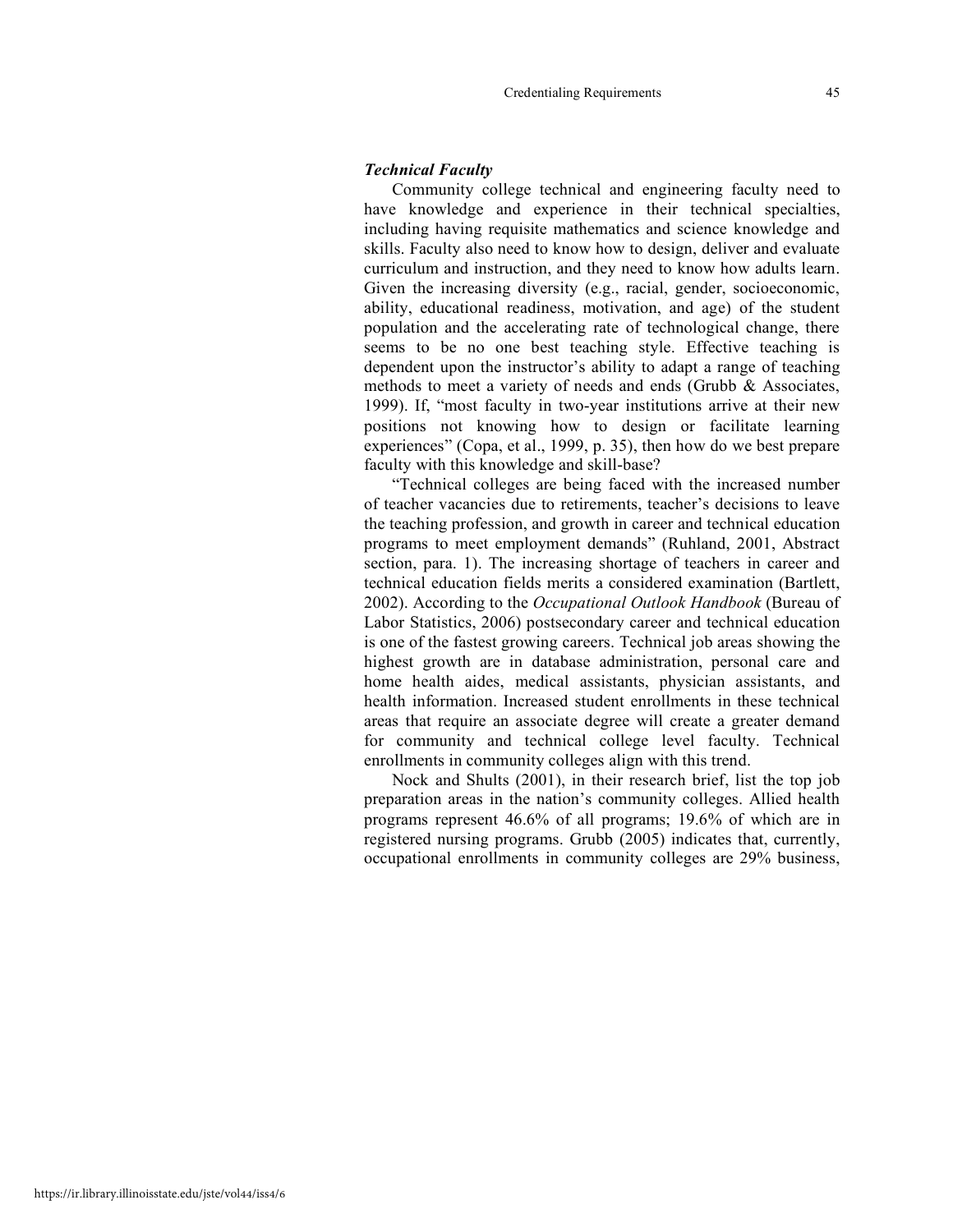22% health occupations, 12% engineering and science technologies, and 5% computers/data processing. To keep pace with emerging technologies, community colleges continually create new programs that include information technology, biotechnology, and Web-based occupations. While there is a high demand for technical faculty in these technical areas, the pressing question remains: how well prepared are these faculty to teach?

# *Credentialing of Faculty*

Past studies (Arizona State Board of Directors for Community Colleges, 1994; Bartlett, 2002; Delzer, 1972; Olson, et al., 2001; Olson, 1991) found few states having credentialing requirements for two-year technical faculty. A study conducted by the Certification Study Committee (Arizona State Board of Directors for Community Colleges, 1994) found the following states to have formal certification requirements for two-year college vocational faculty: Colorado, Idaho, Iowa, and Wisconsin. Additional findings indicated that the following states had standards for community college faculty: Alabama, California, Connecticut, Georgia, Hawaii, Illinois, Iowa, Maryland, Minnesota, Nevada, New Jersey, Virginia, West Virginia, Wisconsin, and Wyoming. Arizona, the state that initiated certification for community college faculty, requires its entire community college faculty to take a course on the community college prior to or early in their teaching career.

Bartlett (2002) notes that the Council for Higher Education Accreditation (CHEA) regional accrediting agencies expect faculty to have a minimum of 18 graduate semester credits in the subject they teach in programs where students are expected to transfer from a two-year college to a four-year college. This requirement principally applies to teachers of academic subjects rather than to those in technical programs with students earning applied associate degrees.

The State of Washington Vocational/Technical Council (VTC) received funding and support from the Washington State Board for Community and Technical Colleges to develop statewide standards for technical faculty (Goldstein, 2000, as cited in Wolff, 2003). They defined technical instructors as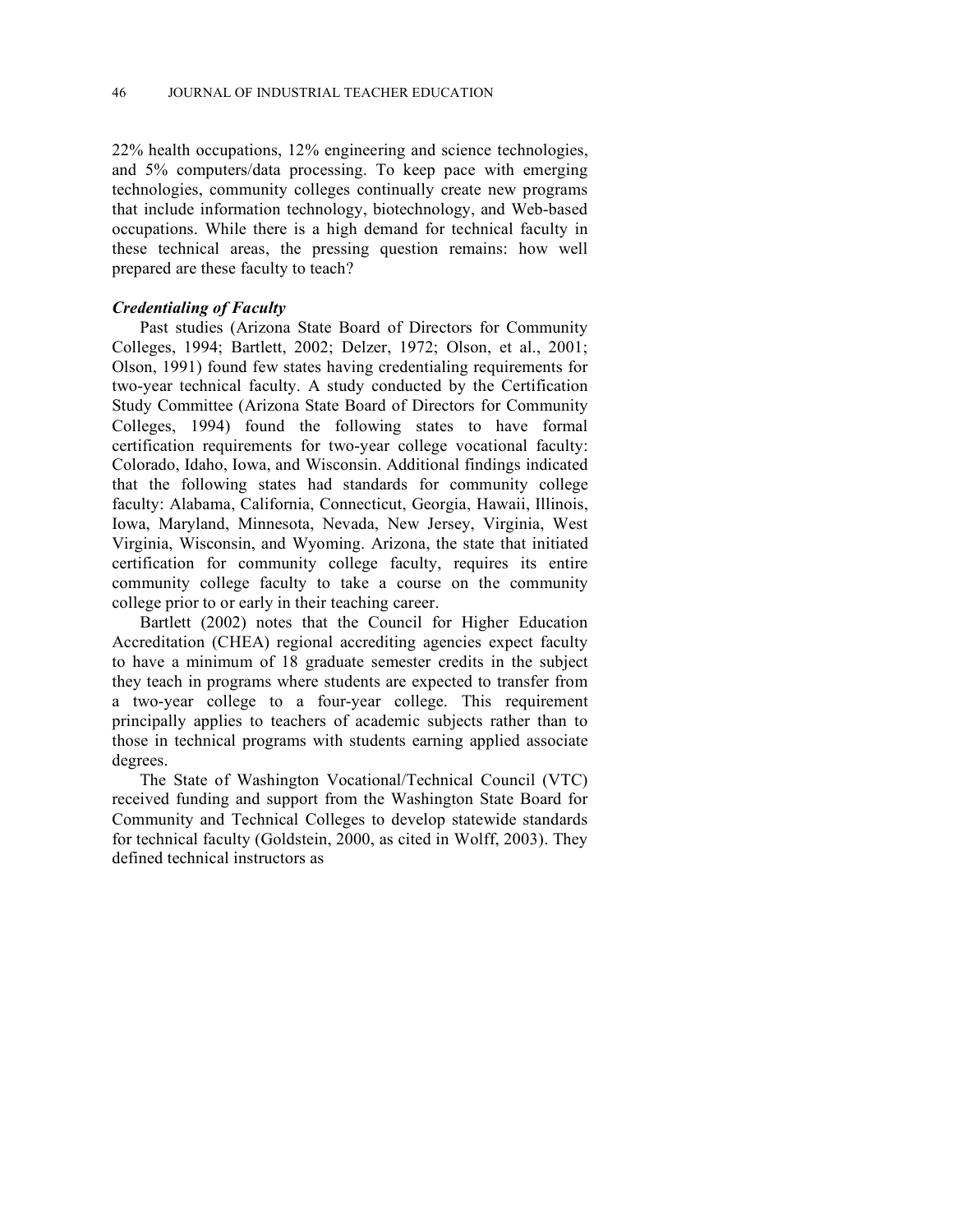#### Credentialing Requirements 47

more than content specialists or practitioners of previous occupations. They teach in a knowledge-based economy to diverse learners with multiple needs and expectations and require a different preparation than offered in previous vocational instructor development. [These] faculty must now be computer literate, software smart, and people sensitive. (Goldstein, 2000, p. 3, as cited in Wolff, 2003, Definition section, para. 2)

#### **Description of Study**

This study was conducted as a follow-up to earlier studies (Olson, et al., 200l; Olson, 1991). The specific objectives of this study were: (a) to describe current credentialing requirements for two-year college technical instructors; (b) to describe program requirements for postsecondary technical teacher education programs; and (c) to compare changes that have occurred since the prior Olson studies (Olson, et al., 2001; Olson, 1991).

#### *Methodology*

This was a descriptive study. Data for this study were collected through e-mail communication. Representatives of appropriate state governing boards (n=50) were contacted with a request for information that would describe the current credentialing requirements for postsecondary technical instructors in each and every state. Follow-up e-mail correspondence was then sent or a telephone call made to representatives in those states that did not respond to an initial request for information (non-respondents), or where clarification was needed to determine the current status of postsecondary technical educator credentialing in the state in question. The web was used to initially locate and identify state representatives in appropriate state governing boards and to clarify or verify information. The web was also used to locate the current minimum educational requirements for two-year college technical instructors, current degree programs available that prepare two-year college technical instructors, and the current bachelor's and master's degree requirements for programs that prepare two-year college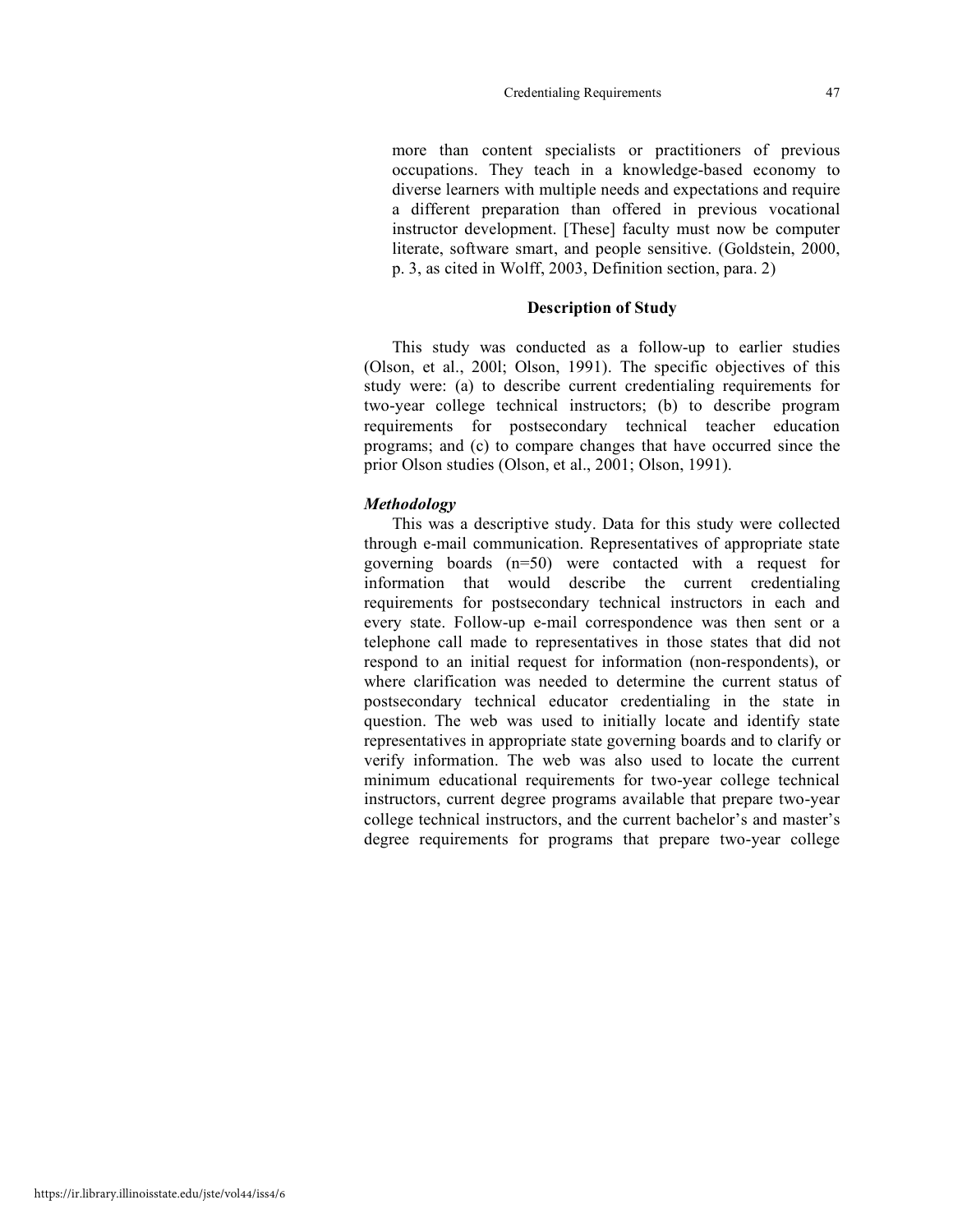technical instructors. This research study was conducted during the fall and spring of 2006. The research questions were as follows:

# Phase 1: State Credentialing Requirements

- 1. How many states require credentialing of two-year college technical instructors?
- 2. What are the minimum educational requirements for two-year college technical instructors?
- 3. How have current credentialing requirements changed since the Olson, et al., (2001) and earlier (Olson, 1991) studies on credentialing?

Phase II: Postsecondary Technical Teacher Education Requirements

- 4. What degree programs are available to prepare two-year college technical instructors?
- 5. What are the coursework requirements in postsecondary technical teacher education programs?
- 6. How have postsecondary technical teacher education program requirements changed since the Olson, et al., (2001) and earlier (Olson, 1991) studies?

# *Procedures*

During Phase I, all 50 state governing boards were contacted via email communication and/or follow-up telephone call to request information toward answering questions 1, 2 and 3 outlined above. The web was then used to locate and identify information toward answering questions 4, 5 and 6 (current degree programs that prepare two-year college technical instructors, current bachelor's and master's degree coursework requirements for programs that prepare two-year college technical instructors). Programs were selected based upon the programs included in the Olson, et al., (2001) study that were clearly identified by titles as related to postsecondary technical teacher education programs. Secondary vocational education teacher preparation programs or secondary technology teacher preparation education programs were not included in this research study.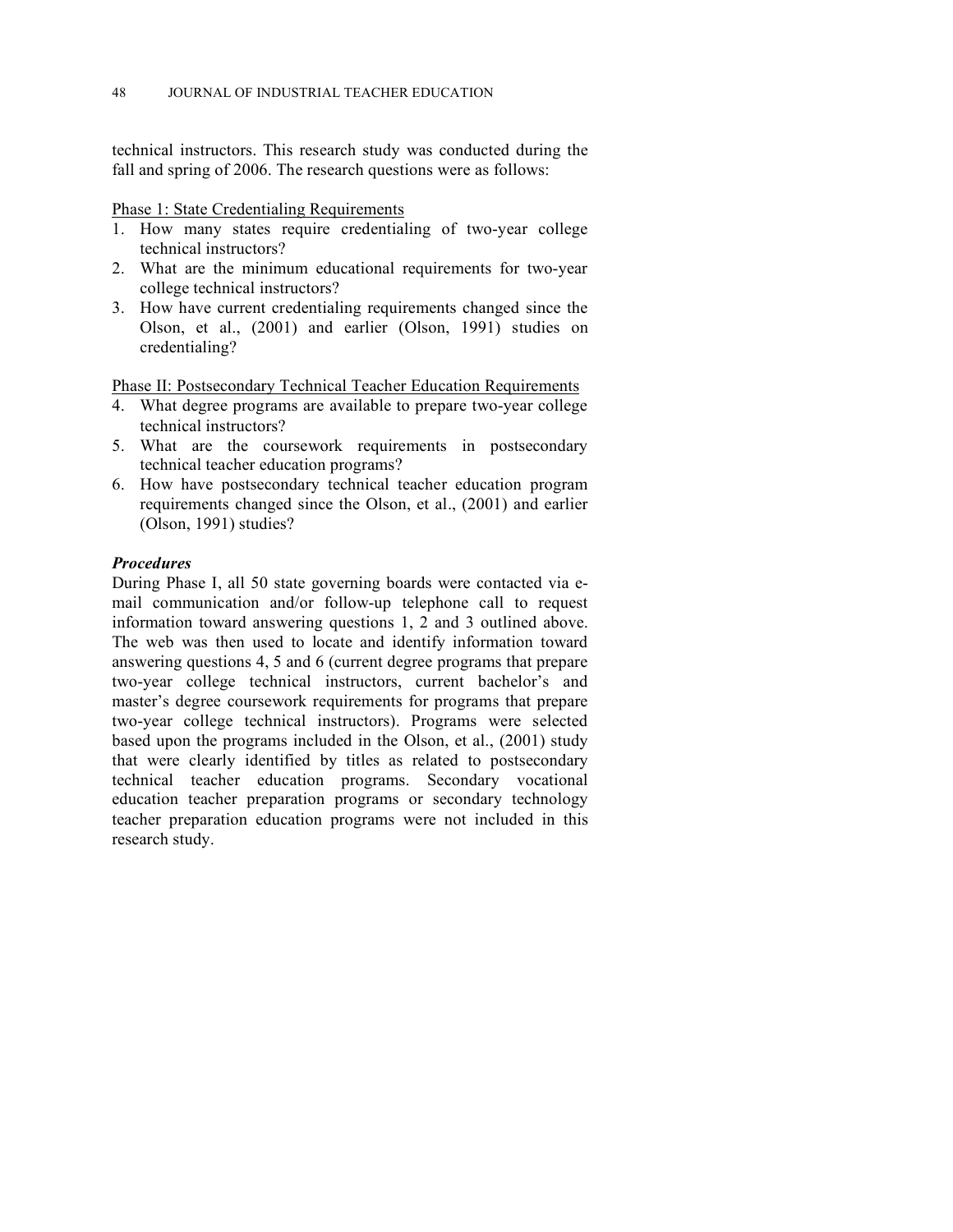## **Findings**

# *Phase I: State Credentialing Requirements*

Data for all 50 states were located and examined at respective state education websites, with follow-up e-mails and phone calls accounting for 100% participation in providing information on credentialing requirements for postsecondary technical faculty in each of the 50 United States. Overall, fewer states have prescribed credentialing requirements since 1990, with only 22% (n=11) of the states having credentialing requirements. Of the 11 states found to have credentialing requirements in 2006, seven states (64%) require licensure of postsecondary technical college instructors with no additional minimum educational requirement (see Table 1).

Four (36%) of the 11 states require licensure of postsecondary technical instructors and also offer a bachelor's degree program in technical teacher education. Five states offer a bachelor's degree program in technical teacher education but do not confer licensure. In addition, two of the four states (Idaho & Minnesota) that require licensure and offer bachelor's degree programs in postsecondary technical teacher education also offer master's degree postsecondary technical teacher education programs. Three states (Michigan, Ohio and Utah) offer bachelor's and master's degree programs in postsecondary technical teacher education but do not confer licensure. Further, two states out of the nine included in the longitudinal (1990, 1998, & 2006) comparison of state minimum educational requirements, require a master's degree (Note: a master's degree is the minimum educational requirement in *Academic Areas* in Arizona) (see Tables 2 and 3).

A bachelor's degree is the minimum educational requirement in two states in 2006. Two states report that an associate's degree meets the minimum educational requirement for two-year college technical instructors. South Dakota signifies that "less than a Bachelor's degree" is acceptable in trade and industry or health occupations, with three years additional work experience a requirement for

employment. Three states indicate that the minimum educational requirement could be a high school diploma (or equivalent), with work experience a condition of employment (range = 5-8 years).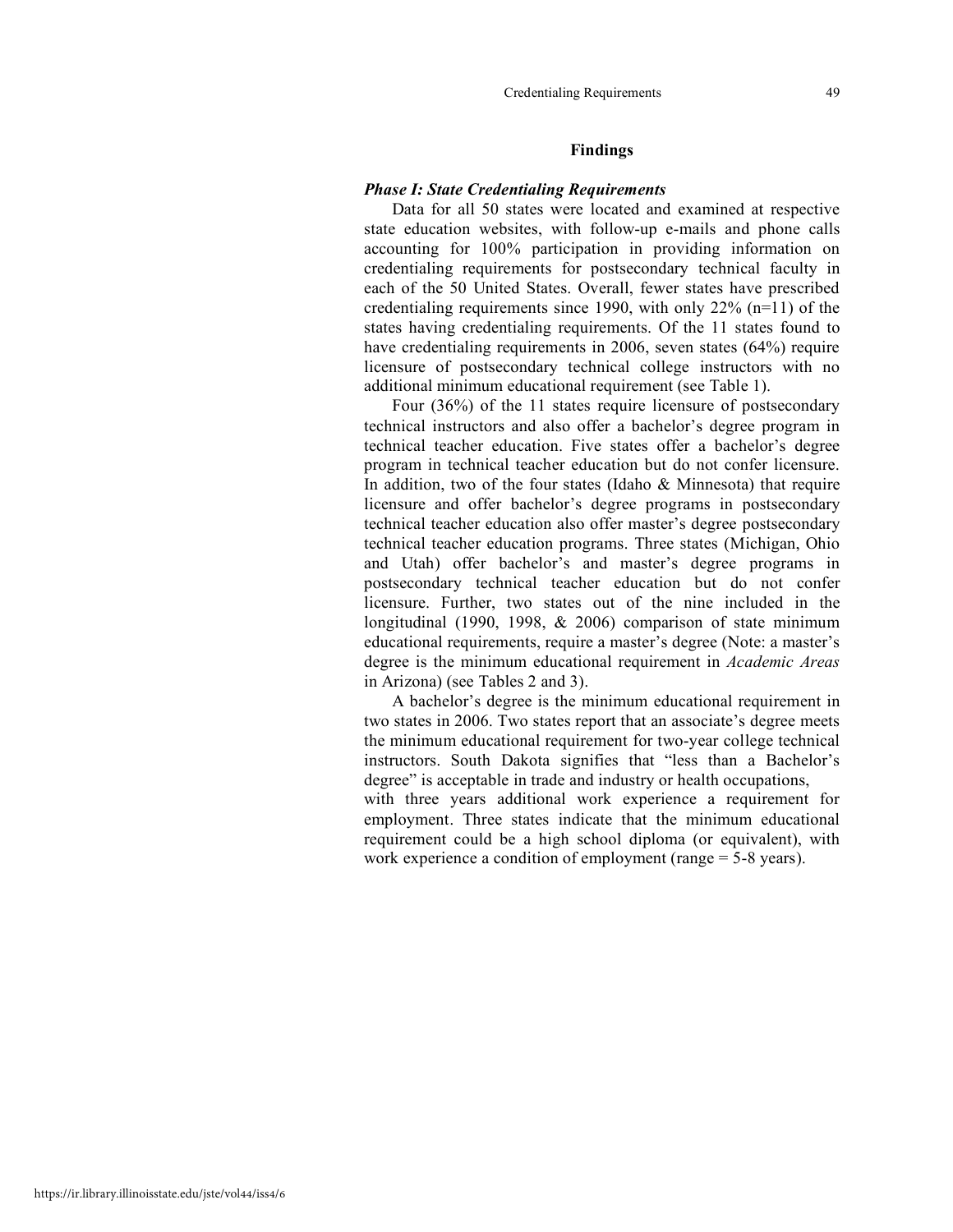Washington\* Wisconsin\*

|                            | 1990, 1998 and 2006 Comparison of States Credentialing and |                   |      |      |      |
|----------------------------|------------------------------------------------------------|-------------------|------|------|------|
| Non-Credentialing          |                                                            |                   |      |      |      |
| Non-Credentialing $(n=39)$ |                                                            |                   |      |      |      |
| + Dist of Columbia & Guam  |                                                            |                   | 1990 | 1998 | 2006 |
| Alabama                    | Louisiana***                                               | Ohio              | 62%  | 66%  | 78%  |
| Alaska                     | Maine                                                      | Oklahoma          |      |      |      |
| Arkansas***                | Maryland                                                   | Pennsylvania      |      |      |      |
| California***              | Massachusetts                                              | Rhode Island      |      |      |      |
| Connecticut                | Michigan                                                   | South Carolina*** |      |      |      |
| Delaware                   | Mississippi***                                             | Tennessee         |      |      |      |
| D.of Columbia              | Montana                                                    | Texas             |      |      |      |
| Florida                    | Nebraska                                                   | Utah              |      |      |      |
| Georgia                    | Nevada                                                     | Vermont           |      |      |      |
| Guam                       | New Hampshire                                              | Virginia***       |      |      |      |
| Hawaii***                  | New Jersey                                                 | West Virginia     |      |      |      |
| <b>Illinois</b>            | New Mexico                                                 | Wyoming           |      |      |      |
| Indiana                    | New York                                                   |                   |      |      |      |
| Kansas                     | North Carolina                                             |                   |      |      |      |
| Kentucky***                |                                                            |                   |      |      |      |
|                            |                                                            |                   |      |      |      |
| Credentialing $(n=11)$     |                                                            |                   | 1990 | 1998 | 2006 |
| Arizona*                   |                                                            |                   | 38%  | 34%  | 22%  |
| Colorado*                  |                                                            |                   |      |      |      |
| Idaho*                     |                                                            |                   |      |      |      |
| Iowa*                      |                                                            |                   |      |      |      |
| Minnesota*                 |                                                            |                   |      |      |      |
| Missouri*                  |                                                            |                   |      |      |      |
| North Dakota**             |                                                            |                   |      |      |      |
| Oregon $**$                |                                                            |                   |      |      |      |
| South Dakota*              |                                                            |                   |      |      |      |

*Notes.* **\***Credentialing in 1990, 1998 and in 2006. **\*\***States requiring credentialing in 2006 but not in 1998. **\*\*\***States requiring credentialing in 1998 but not in 2006. The District of Columbia and Guam are new populations included in the 2006 comparison. Nine states that required credentialing in 1990 and 1998 still credential in 2006. Eight states that required credentialing in 1998 no longer have formal requirements in 2006. Additionally, two states that did not credential in 1998 have credentialing requirements in 2006.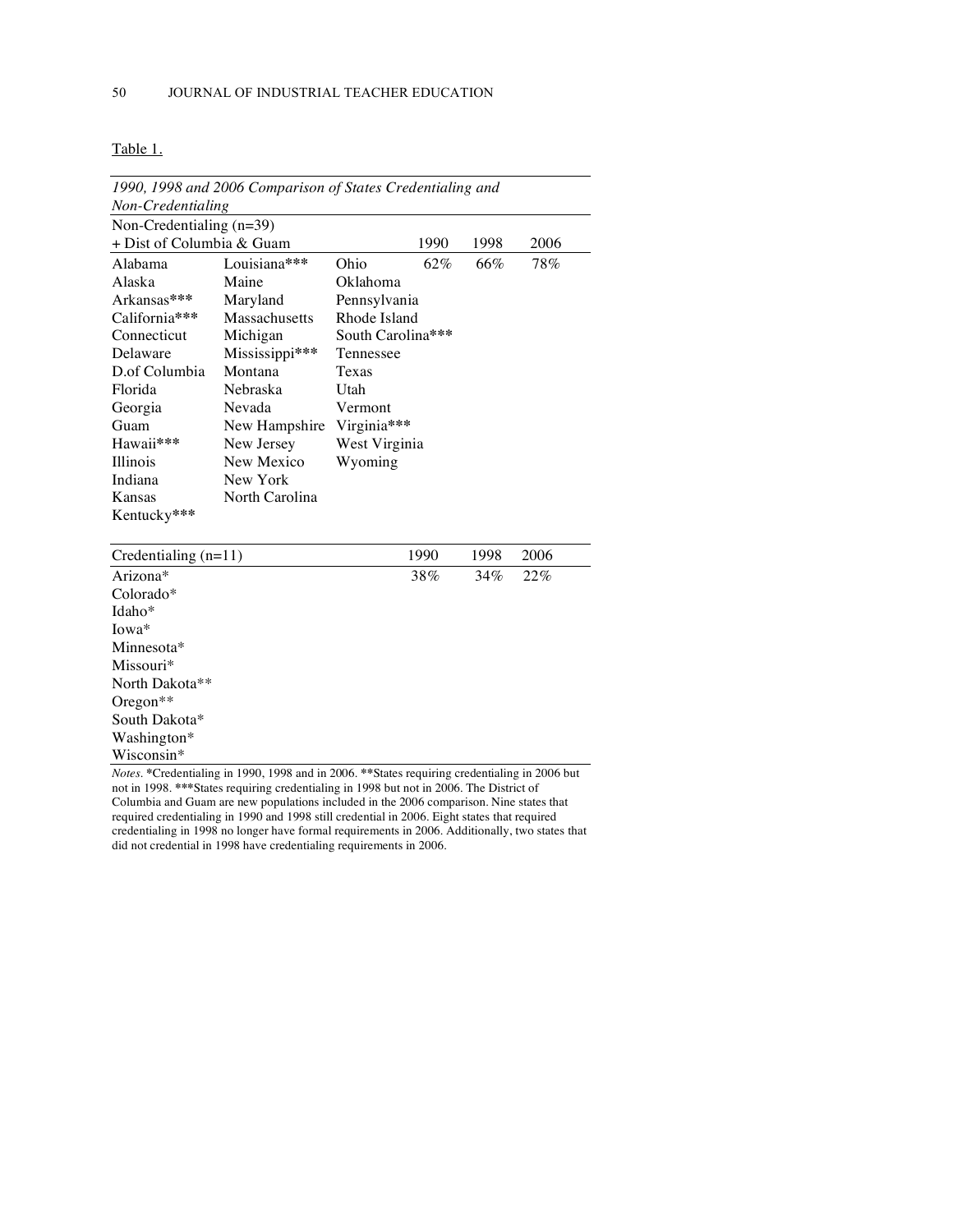#### Table 2.

| Comparison 1990, 1998, and 2006: Minimum Educational Requirements |  |  |  |  |  |
|-------------------------------------------------------------------|--|--|--|--|--|
|-------------------------------------------------------------------|--|--|--|--|--|

| Companion 1990, 1990, and 2000, himming Bancaronal Itoques emerge |      |      |      |
|-------------------------------------------------------------------|------|------|------|
| <b>Educational Requirement</b>                                    | 1990 | 1998 | 2006 |
| Master's Degree                                                   | NΑ   | ΝA   |      |
| Bachelor's Degree                                                 |      |      |      |
| Associate's Degree                                                |      |      |      |
| High School Diploma                                               |      |      |      |
|                                                                   |      |      |      |

# Table 3.

# *Comparison 1972, 1990, 1998, and 2006: Minimum Educational Requirements for Two-Year Instructors*

|      | Mean Years of                      |                         |                                 |  |  |  |
|------|------------------------------------|-------------------------|---------------------------------|--|--|--|
|      |                                    | Work                    |                                 |  |  |  |
| Year | <b>Education Requirements</b>      | Experience <sup>1</sup> | Tech. Ed. Credit                |  |  |  |
| 1972 | $HS = 3$                           | 3.67                    | Most $(67%)$ did not require    |  |  |  |
|      | 18 months training                 |                         | any technical education.        |  |  |  |
|      | 2 years postsecondary ed. $=2$     |                         | Those that did (33%) only       |  |  |  |
|      | $AA=2$                             |                         | required workshops or 12        |  |  |  |
|      | 18 semesters of math and science=1 |                         | semester hours.                 |  |  |  |
| 1980 | $HS = 5$                           | 4.22                    | Most $(77.78%)$ required some   |  |  |  |
|      | $AA=3$                             |                         | coursework at this point with   |  |  |  |
|      | Bachelor's= $1$                    |                         | an average of 10.57 semester    |  |  |  |
|      |                                    |                         | hours.                          |  |  |  |
| 1998 | $HS = 3$                           | 6.75                    | One state required a course on  |  |  |  |
|      | $AA=2$                             |                         | the Two-Year College. More      |  |  |  |
|      | Bachelor's= $2$                    |                         | varied course and workshop      |  |  |  |
|      |                                    |                         | requirements depending on       |  |  |  |
|      |                                    |                         | what was being taught.          |  |  |  |
| 2006 | $HS = 3$                           | 4.0                     | Most (77.78%) required some     |  |  |  |
|      | $AA=2$                             |                         | coursework/workshop credit      |  |  |  |
|      | Bachelor's= $3$                    |                         | at this point with an average   |  |  |  |
|      | $Master's = 1$                     |                         | of 21.29 semester hours.        |  |  |  |
|      | No specified= $2$                  |                         | Again it depended on what       |  |  |  |
|      |                                    |                         | was being taught and the        |  |  |  |
|      |                                    |                         | purpose (terminal or transfer). |  |  |  |

*Sources:* Delzer (1972); Olson (1991, 2001). *Notes:* \*Courses in the community college; OCE = Occupational Competency Exams; HS = High School; PS = Postsecondary Education; A.A. = Associate Degree in Applied Science. For education level requirements the lowest level required was used. Nine states were reviewed. 1 For those states that reported required work experience.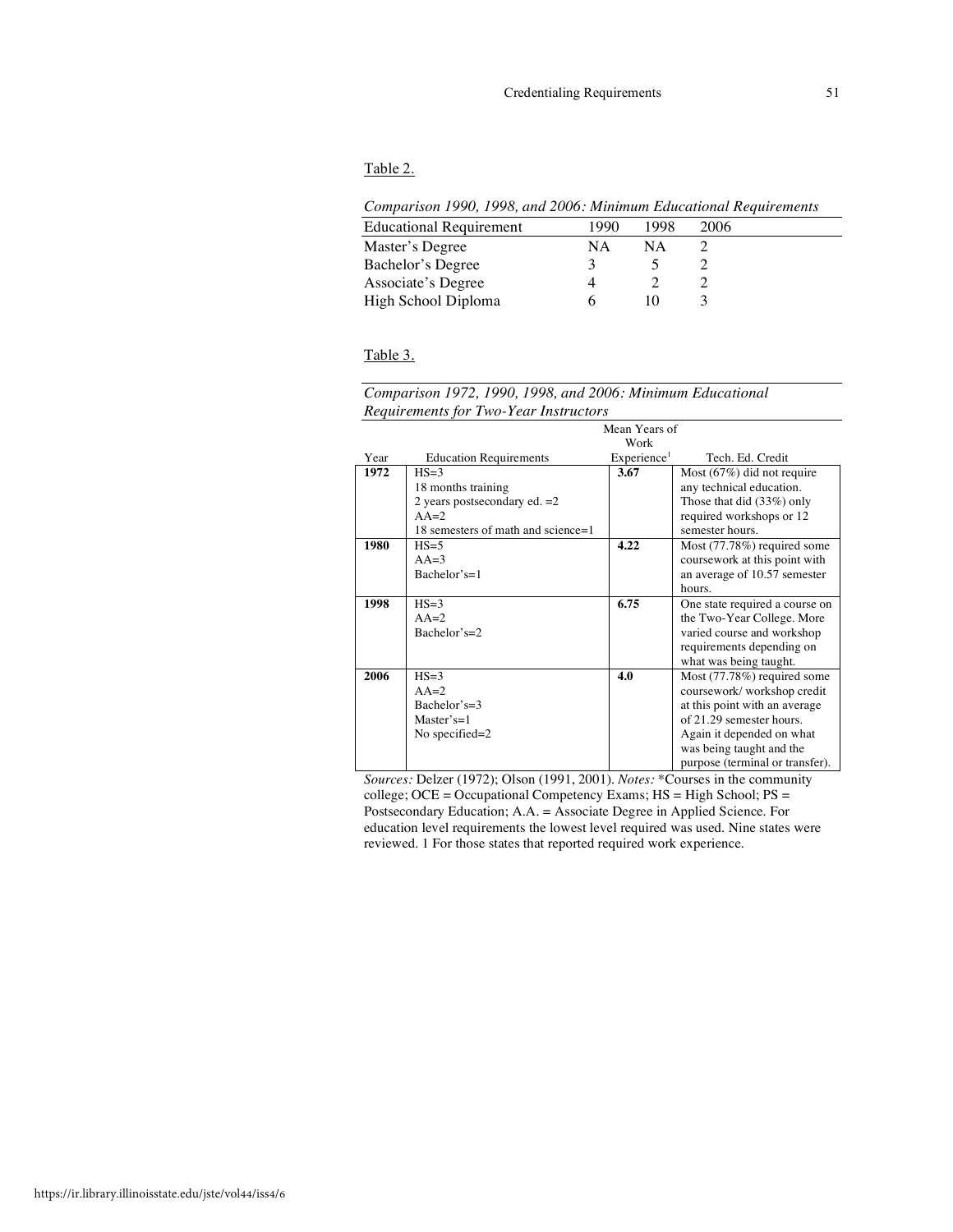The state of Minnesota, which required an associate's degree in both 1972 and 1990, reports that the minimum educational requirement in 2006 varies with the occupation taught, specifically listed as "license fields." Arizona's minimum educational requirement in *Occupational Areas* is five years work experience in the field to be taught, in conjunction with a high school diploma. Conversely, in *Academic Areas*, a master's degree is the minimum educational requirement—a notable distinction. The state of Idaho will subtract four years off the eight years work experience requirement with a college degree.

#### *Phase II: Teacher Education Programs*

In Phase II, using reviewed programs listed in the *Directory of Industrial and Technical Teacher Education Programs* (Schmidt & Custer, 2006-07), particular attention was paid to programs reviewed during earlier studies (Olson, et al., 2001; Olson, 1991). Programs were also reviewed to see if the programs truly served the mission of postsecondary technical teacher preparation. Twenty-three programs (13 master's programs and 10 bachelor's programs) were found that indicated their mission (full or in-part) was to prepare postsecondary technical faculty for the two-year college (public and proprietary) and often training in business and industry (another related adult population). Titles of some programs have changed between 2000 and 2006 (e.g., Vocational Education to Education and Human Resource Studies; Occupational/Workforce to Career and Technical Education) (see Table 4).

All undergraduate degree programs reviewed (n=10) require an instructional techniques course, while most (90%) require instructional technologies applications and adult learning and development theory (80%) courses. The majority of the programs (70%) also require coursework on assessment/evaluation and curriculum development. Few programs had a required practicum or a specific course requirement on training and development (30-40%). Over the past 16 years (1990-2006), there has been an increase in the number of programs requiring coursework in instructional technology applications, adult learning and development and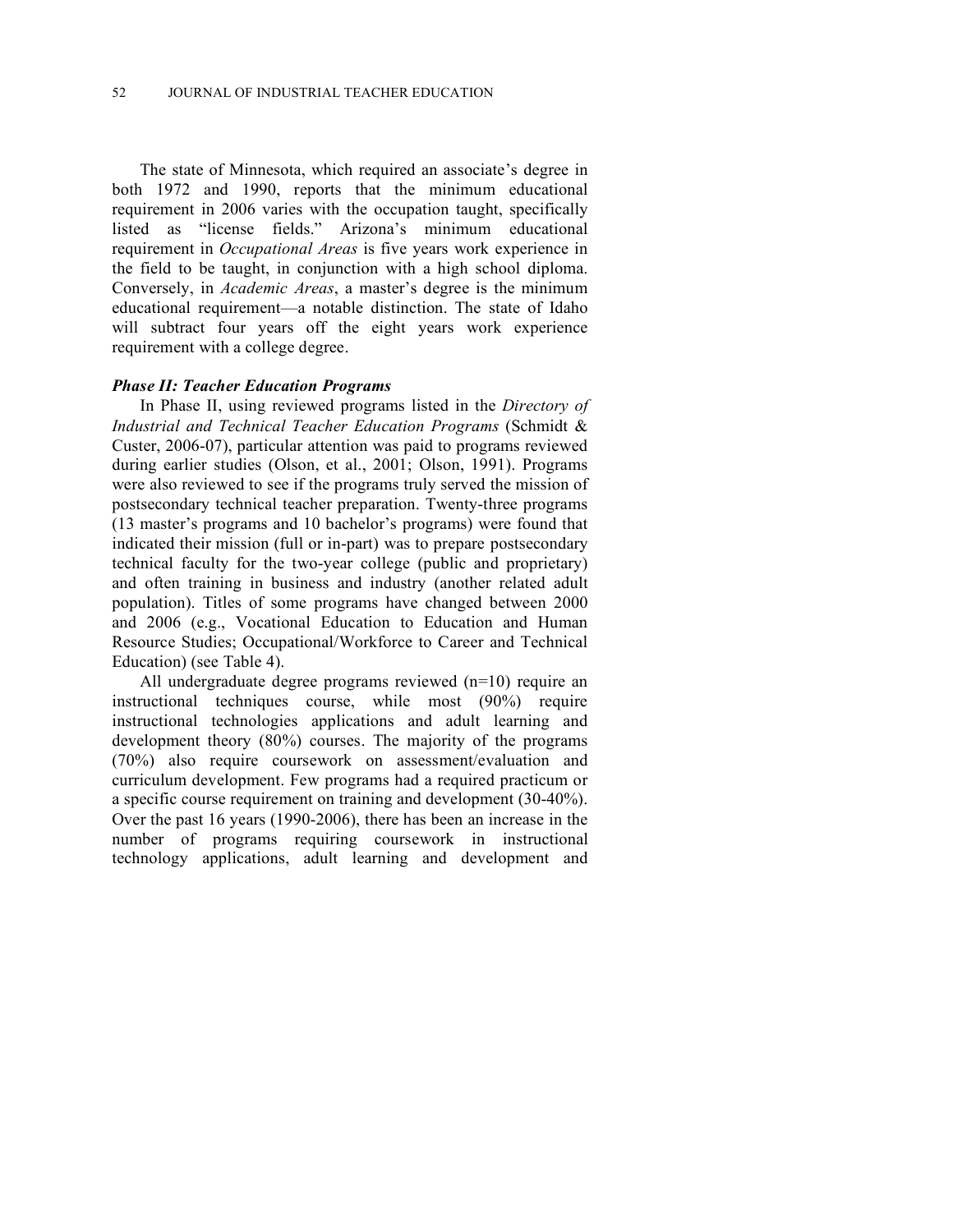assessment/evaluation. However, fewer programs are requiring a practicum as a capstone course. No programs reviewed currently require coursework on the two-year college or occupational employment experience (see Table 5).

# Table 4

| Summary of Teacher Education Programs that Train Two-year |  |  |  |
|-----------------------------------------------------------|--|--|--|
| Instructors (n=23): $2006$                                |  |  |  |

|                | Titles Used for Degree Programs               |  |  |  |  |
|----------------|-----------------------------------------------|--|--|--|--|
| Bachelor's     | Occupational Studies; Technical Education     |  |  |  |  |
| $(B.S.); n=10$ | $(TCED)(n=3)$                                 |  |  |  |  |
|                | Professional-Technical Teacher Education      |  |  |  |  |
|                | Resource Studies; Specialization: Adult       |  |  |  |  |
|                | Education & Training; Career and Technical    |  |  |  |  |
|                | Teacher Education: Vocational-Technical Ed    |  |  |  |  |
|                | Private or Public Sector Options; Career and  |  |  |  |  |
|                | Technical Education; Occupational Training &  |  |  |  |  |
|                | Development; Technical, Trade and Industrial  |  |  |  |  |
|                | Ed. (Postsecondary Option); Career, Technical |  |  |  |  |
|                | Ed. and Training                              |  |  |  |  |
| Master's M.S.; | Community College Teaching; Teaching,         |  |  |  |  |
| $M.Ed.; n=11$  | Learning and Leadership: Occupational         |  |  |  |  |
|                | <b>Education Studies; Technical Teacher</b>   |  |  |  |  |
|                | Education; Workforce Education &              |  |  |  |  |
|                | Development; Technical Education;             |  |  |  |  |
|                | Occupational Studies; Education and Human     |  |  |  |  |
|                | Adult Education and Training; Instructional   |  |  |  |  |
|                | Technology                                    |  |  |  |  |

*Notes: n=30 programs among 13 institutions listed. These are the same institutions reviewed in 2000 (Olson, et al., 2001), with 18 programs.*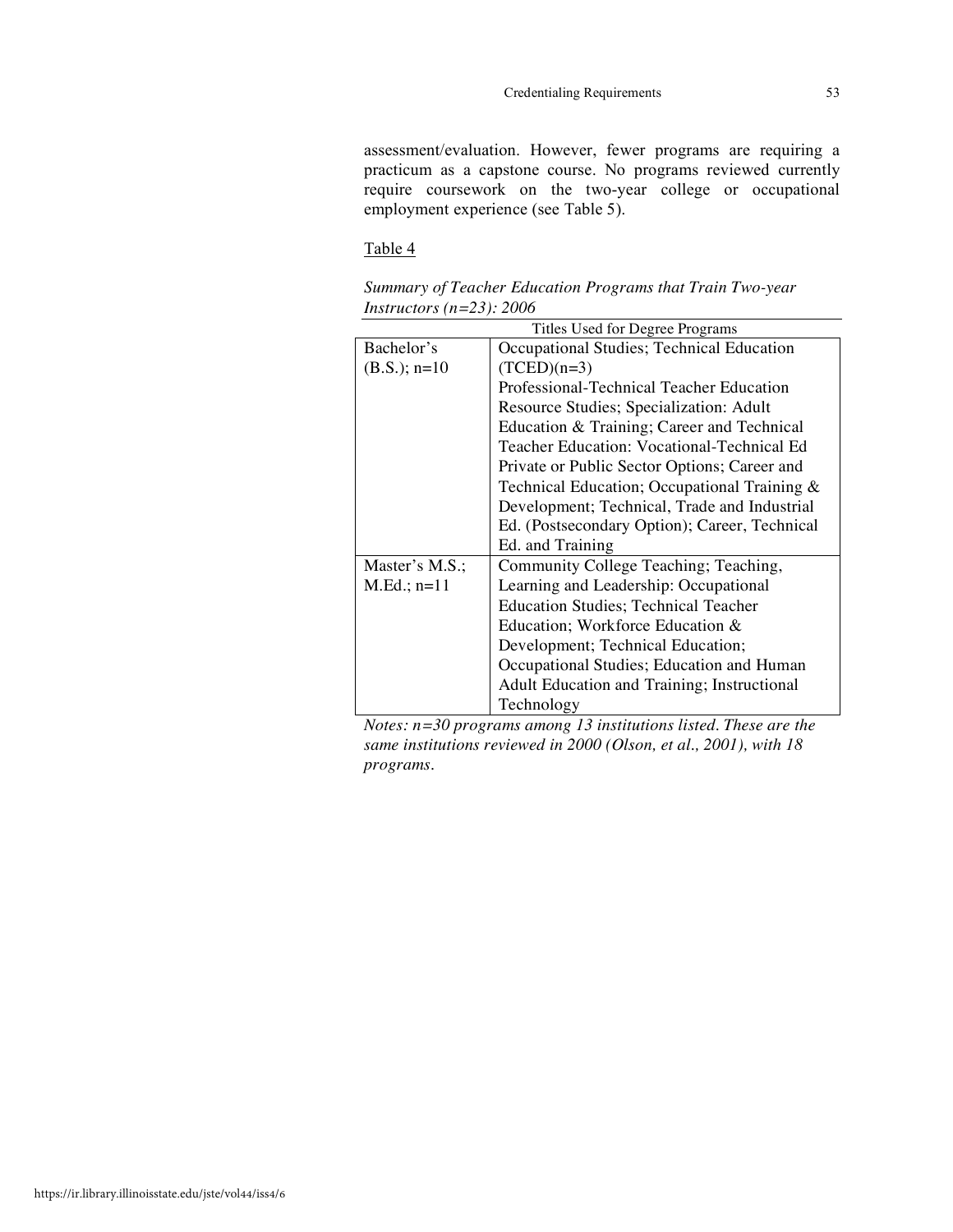# Table 5

| Course        | 1990             | 1998              | 2006     | Common Title     | Trend |
|---------------|------------------|-------------------|----------|------------------|-------|
|               | $(n=16)$         | $(n=9)$           | $(n=10)$ | Terms            |       |
| Instructional | 100.0            | 100.0             | 100.0    | Instructional    | $=$   |
| Techniques    |                  |                   |          | Design,          |       |
|               |                  |                   |          | Techniques,      |       |
|               |                  |                   |          | Methods          |       |
| Instructional | 64.7*            | 88.9*             | 90.0     | Instructional    | $+$   |
| Technology    |                  |                   |          | Technology,      |       |
| Applications  |                  |                   |          | Computers, Ed.   |       |
|               |                  |                   |          | Technology       |       |
| Adult         | 41.2             | 66.7              | 80.0     | Adult            | $+$   |
| Development   |                  |                   |          | Education,       |       |
| & Learning    |                  |                   |          | Learning,        |       |
|               |                  |                   |          | Principles       |       |
|               |                  |                   |          |                  |       |
| Assessment/   | $\frac{1}{55.6}$ | 70.6              | 70.0     | Needs            | $=$   |
| Evaluation    |                  |                   |          | Assessment,      |       |
|               |                  |                   |          | Evaluation,      |       |
|               |                  |                   |          | Assessing        |       |
|               |                  |                   |          | Students         |       |
| Curriculum    | 94.1             | 100.0             | 70.0     | Curriculum       |       |
| Development   |                  |                   |          | Design,          |       |
|               |                  |                   |          | Occupational     |       |
|               |                  |                   |          | Analysis,        |       |
|               |                  |                   |          | Program          |       |
|               |                  |                   |          | Development,     |       |
|               |                  |                   |          | Course           |       |
|               |                  |                   |          | Construction     |       |
| Practicum     | 82.4             | 100.0             | 40.0     | Student          |       |
|               |                  |                   |          | Teaching,        |       |
|               |                  |                   |          | Internship, Exit |       |
|               |                  |                   |          | Experience       |       |
| Training and  | 23.5             | 77.8              | 30.0     | Training         |       |
| Development   |                  |                   |          |                  |       |
| Occupational  | 52.9             | $\overline{22.2}$ | 0.0      | Work             |       |
| Employment    |                  |                   |          | Experience       |       |
| Experience    |                  |                   |          |                  |       |
| Two-Year      | 17.7             | 0.0               | 0.0      |                  |       |
| College       |                  |                   |          |                  |       |

*Comparisons of 2006 Summary of Bachelor Degree Requirements*

*Notes=\* Combines Computer Literacy and Media Methods*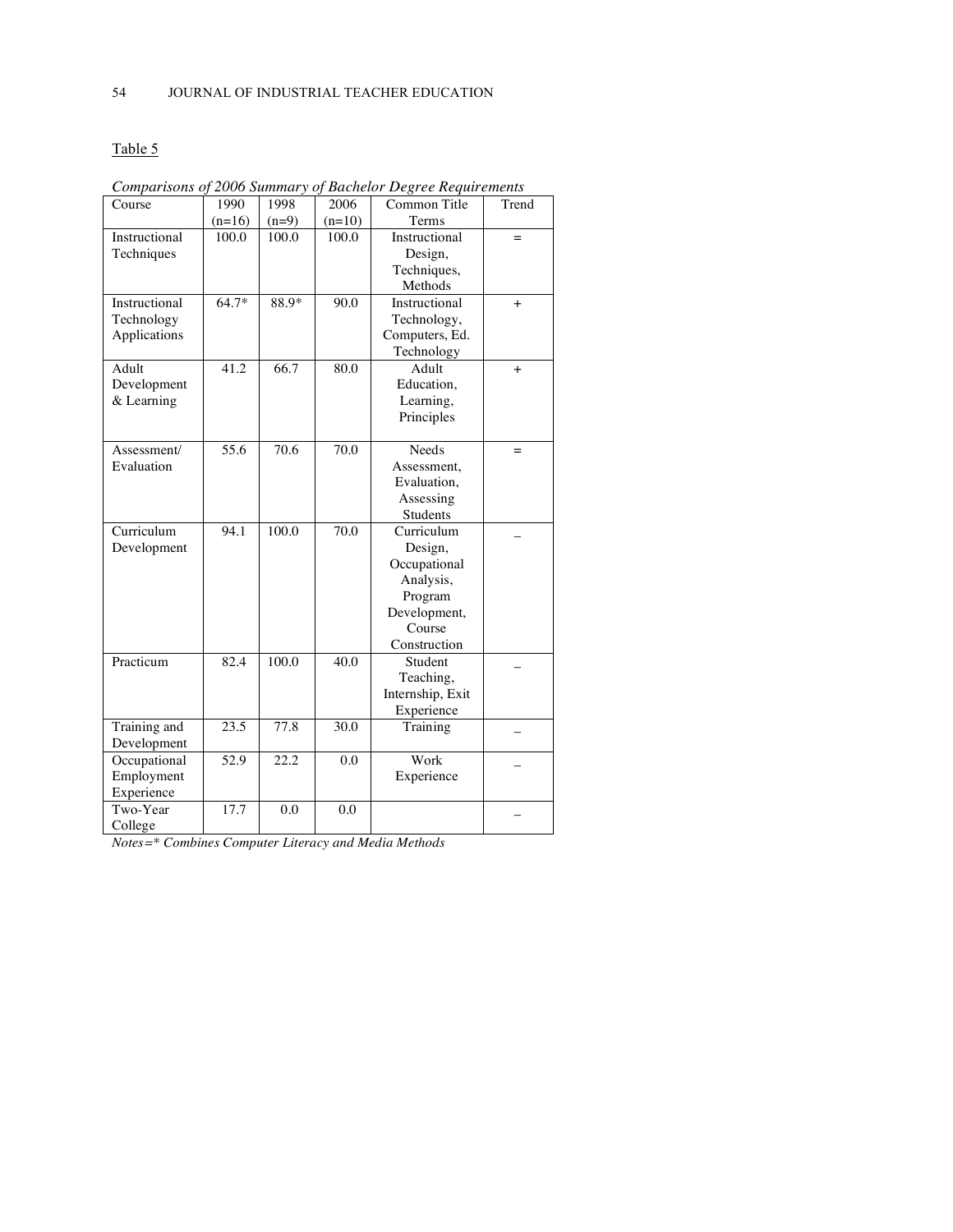Of the 13 master's programs that prepare postsecondary technical instructors, all require coursework in research, curriculum, and instructional techniques. Most programs require a foundational course in the history/philosophy of career and technical education (76.9%) and adult learners (61.54%). Coursework in evaluation of learners (20.76%) and the two-year college (15.38%) are less frequently required in the 13 master's programs reviewed (see Table 6).

# Table 6

|               | $(n=16)$ | $(n=9)$ | $(n=10)$ | Terms                       |        |
|---------------|----------|---------|----------|-----------------------------|--------|
|               |          |         |          |                             |        |
| Research      | 100.0    | 100.0   | 100.0    | Research Methods.           | $=$    |
|               |          |         |          | Design, Techniques,         |        |
|               |          |         |          | Inquiry                     |        |
| Curriculum    | 85.7     | 100.0   | 100.0    | Program                     | $+$    |
|               |          |         |          | Development,                |        |
|               |          |         |          | Curriculum                  |        |
|               |          |         |          | Development,                |        |
|               |          |         |          | Occupational                |        |
|               |          |         |          | Analysis, Systems           |        |
|               |          |         |          | Design                      |        |
| Instructional | 85.7     | 100.0   | 100.0    | Methods.                    | $+$    |
| Techniques    |          |         |          | Techniques,                 |        |
|               |          |         |          | Fundamentals                |        |
| Supervision/  | 57.1     | 22.2    | 100.0    | Administrative,             | $+$    |
| Leadership    |          |         |          | Leadership,                 |        |
|               |          |         |          | Supervision                 |        |
| Survey of     | 85.7     | 22.2    | 76.9     | History,                    | $+$    |
| Occupational  |          |         |          | Philosophy,                 |        |
| Education     |          |         |          | Foundations.                |        |
|               |          |         |          | Principles                  |        |
|               |          |         |          | Vocational,                 |        |
|               |          |         |          | Occupational,<br>Workforce  |        |
|               |          |         |          | Education                   |        |
| Adult         | 28.6     | 44.4    |          |                             |        |
|               |          |         | 61.54    | Adult Learner,<br>Education | $^{+}$ |
| Learners      |          |         |          |                             |        |
| Evaluation    | 28.6     | 44.4    | 20.76    | Evaluation,                 |        |
| of Learners   |          |         |          | Assessment                  |        |
| Two-Year      | 28.6     | 11.1    | 15.38    | Two-Year College            | $^{+}$ |
| College       |          |         |          |                             |        |

*Comparisons of 2006 Summary of Masters Degree Requirements*

Course | 1990 | 1998 | 2006 | Common Title | Trend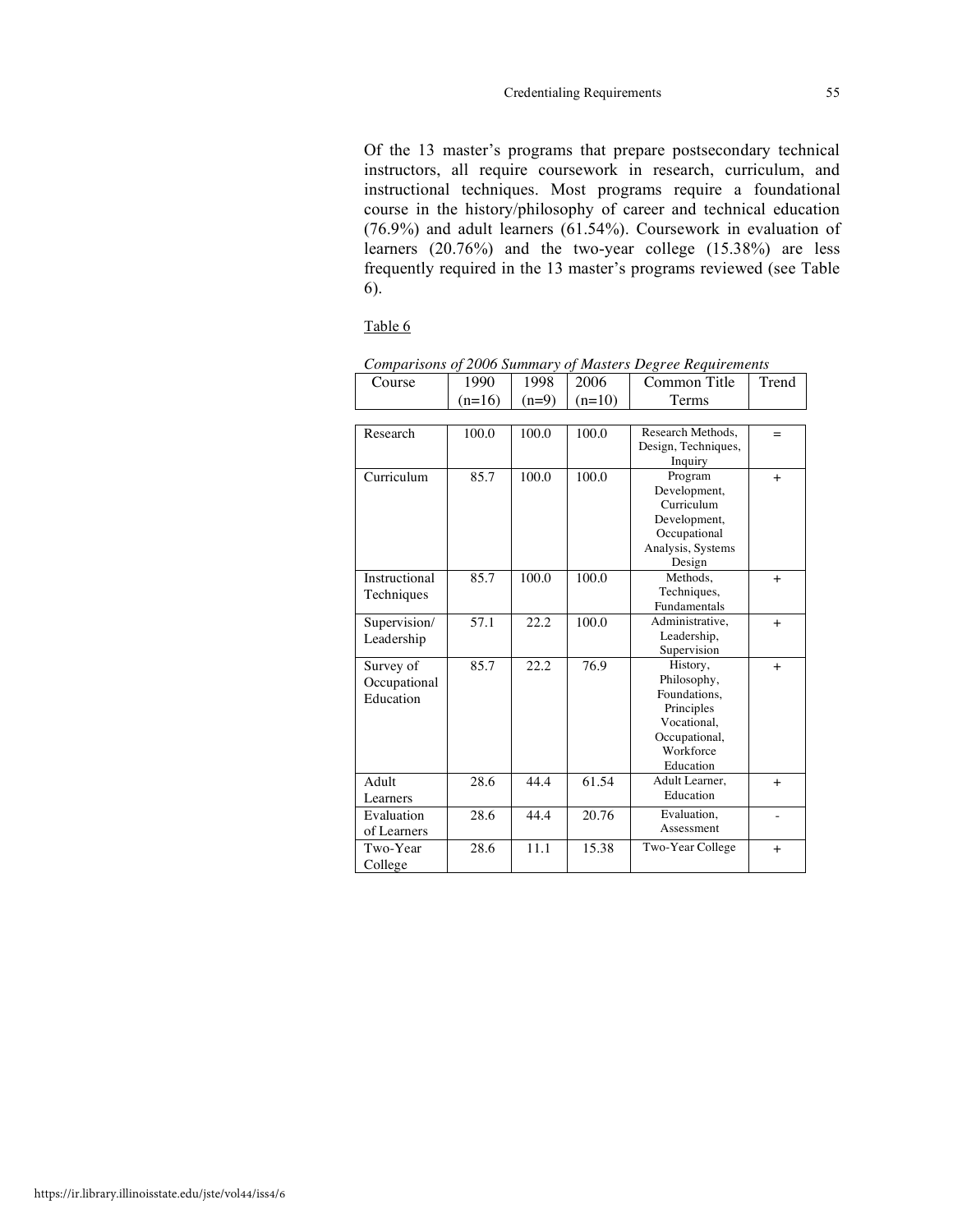# **Discussion and Conclusions**

There continues to be confusion between secondary careertechnical education and postsecondary (two-year college) technical education when it comes to the examination of credentialing requirements and teacher preparation. Research findings point to credentialing as a rarity, and, where states do have credentialing requirements, they are not always clear.

Previous scholarship also suggests that the acceptable minimal level of education needed to credential entry level faculty is creeping up on this faculty population, perhaps due to the larger pool of educators continuing their education due to articulation agreements, on-line programs, and degree completion programs. During this review, one state indicated that it now requires a master's degree as a minimal degree for credentialing—this was not the case during the last two reviews wherein no states required a master's degree. Regional accreditation requires those teaching in programs that are intended for transfer to four year institutions to have 18 graduate credits in the field in which they are teaching. Perhaps, then, the role of credentialing or of the institutions has changed. More two-year college technical programs are involved in having their students continue their education beyond the two-year degree, much like high school career technical programs and tech prep programs that have been pushing students to continue their education beyond high school.

Changes in course requirements for undergraduate programs reflect an earlier trend observed in 2001 (Olson, et al.) concerning the increasing additions of adult learning theory and instructional technologies courses in postsecondary technical teacher education programs. The large percentage of these courses represented in program curricula is reflective of studies that point to the required competency needed for postsecondary technical faculty. Additionally, in reviewing the existing postsecondary technical teacher education programs, it was not clear how or if students could transfer some or all of their terminal associate degree coursework to bachelor's degree programs. What is clear, however, is that more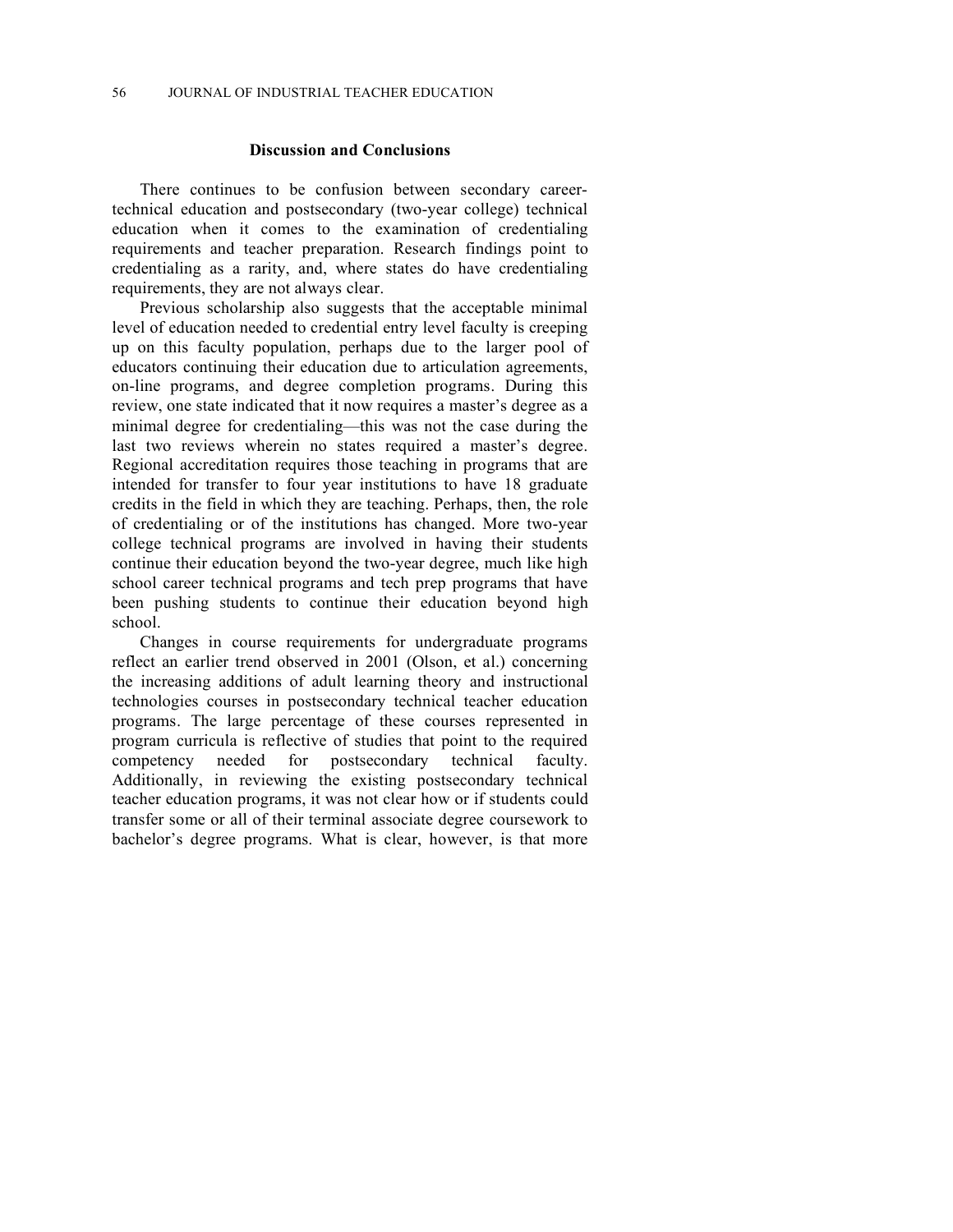programs are preparing postsecondary technical instructors than states requiring credentials.

Some important questions emerge, then, in relation to those who complete teacher education programs that de-emphasize the professional needs of two-year college faculty:

- How successful are teacher candidates in finding teaching positions?
- How long, on average, do these teachers stay in teaching positions?
- Do these teachers stay longer than those without such professional preparation?
- What advantages do states with credentialing requirements have over those states without such requirements?

Ruhland (2001) found that technical faculty that left the two-year college had career goals of completing a bachelor's or master's degree. Research findings indicated that a lack of teacher preparation was a factor for those who left the profession. Ruhland's study was conducted in Minnesota—a state with both postsecondary technical teacher education programs and credentialing requirements.

It is important to note that numerous institutions offer a certificate in community college teaching or college teaching. The majority of these programs, however, do not focus on the professional development needs of technical faculty in the two-year college (Haworth & Wilkin, 2004). Clearly, the population from which we lack needed research and evidence is this segment of educators in higher education: those who teach community college students (Outcalt, 2002).

Olson, et al., (2001) state that, "historically, states have had little involvement in the credentialing of postsecondary technical instructors" (p. 65). Moreover, Bartlett (2002) reports that the majority of educational activity (i.e., teacher preparation, licensure and certification) is found at the secondary level, not at the postsecondary level. Equally troubling is the challenging issue of how to construct a foundation in academic and occupational skills that allows students to enter a workplace with technical skills *and*  that also provides the option to continue their education toward a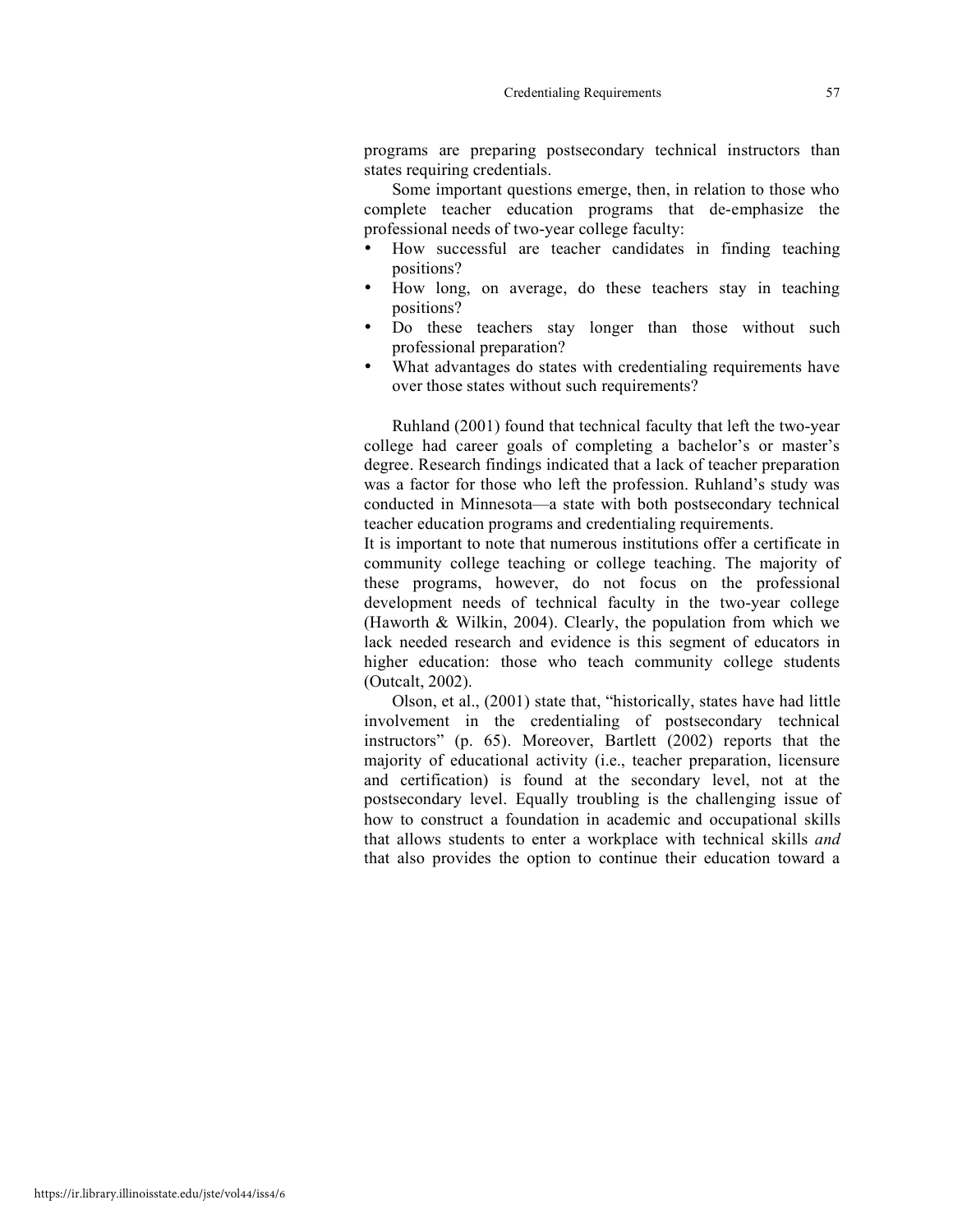bachelor's degree (Zinser & Hanssen, 2006). Essentially, if postsecondary education—in collaboration with local companies and industries—sees the benefits and need for certification programs for students, why is there no sense of urgency toward ensuring the credentialing of those entrusted with their education?

With the growing cost of higher education and greater accountability expected for higher education outcomes (CHEA, 2007), perhaps these movements will guide what we expect of twoyear college faculty and how they are to be prepared. The focus on higher education outcomes and implications for the field and practice lead to still more questions: what should an educated person with an associate degree know and be able to do in general? With a four year degree? And, what general knowledge and skills need an instructor have?

# **References**

- Arizona State Board of Directors for Community Colleges. (1994, October). *Report of the certification study committee*. Phoenix, AZ: Author (ERIC Document Reproduction Service No. ED 374 877).
- Bartlett, J. E. (2002). Preparing, licensing, and certifying postsecondary career and technical educators. *Journal of Vocational Education Research,* 27(1)*.* Retrieved September 9, 2005, from

http://scholar.lib.vt.edu/ejournals/JVER/v27n1/bartlett.html

- Berry, L. H., Hammons, J. O., & Denny, G. S. (2001). Faculty retirement turnover in community colleges: A real or imagined problem? *Community College Journal of Research and Practice, 25*(2*),* 123-136.
- Bureau of Labor Statistics. (Ed.). (2006). *Occupational Outlook Handbook 2006-2007.* [Electronic version]. Washington, D.C.: U.S. Department of Labor. Retrieved March 31, 2007, from http://www.bls.gov/oco/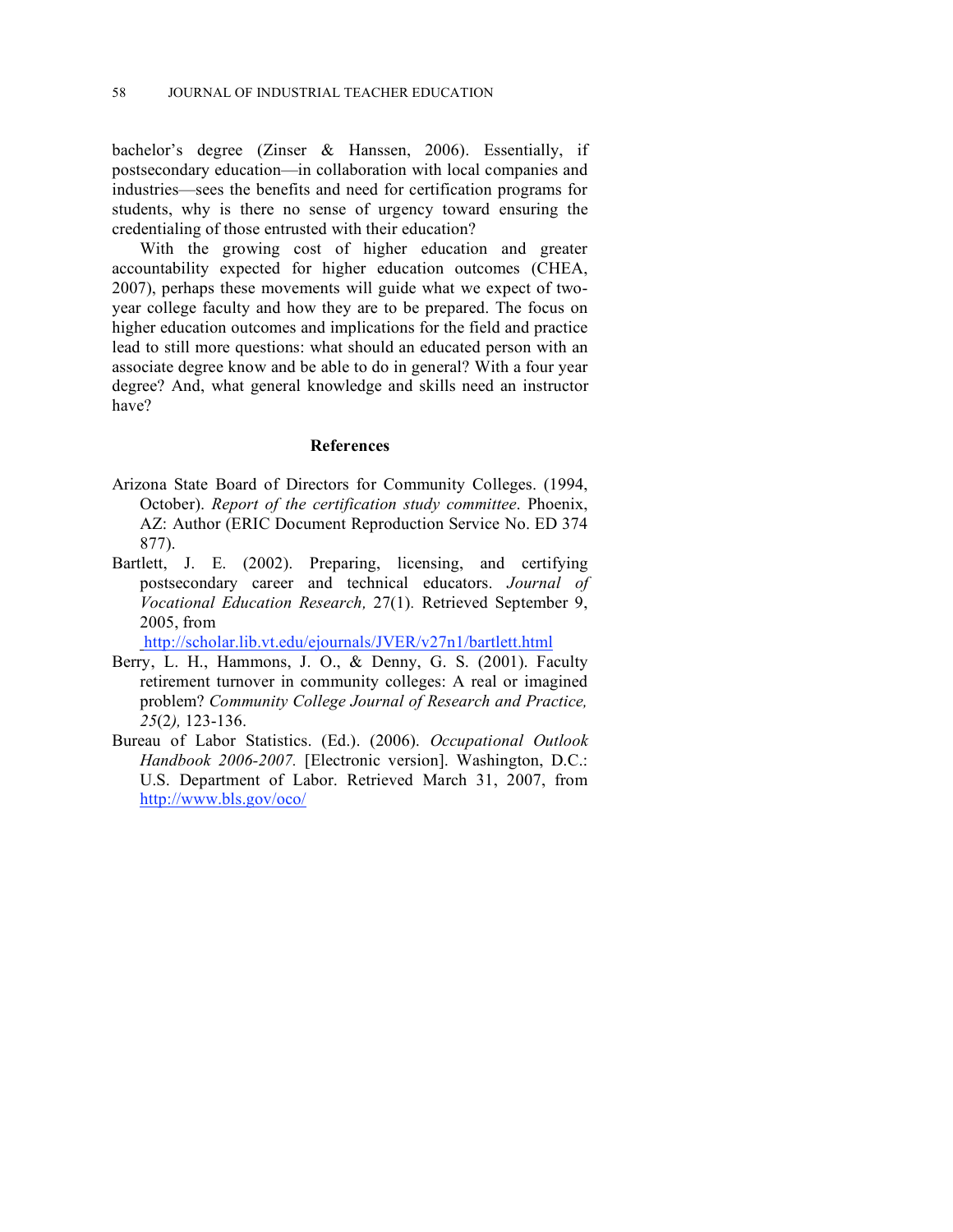- Copa, G. H., Plihal, J., Birky, G., & Upton, K. (1999, December). *New designs for staffing and staff development for secondary and postsecondary education.* Berkeley, CA: National Center for Research in Vocational Education.
- Council on Higher Education Accreditation (CHEA). (2007). Homepage. Retrieved October 8, 2007, from http://www.chea.org/default.asp
- Delzer, C. L. (1972). *Credentialing technical teachers*. Unpublished doctoral dissertation. Colorado State University, Fort Collins.
- Gahn, S. & Twombly, S. B. (2001). Dimensions of the community college faculty labor market. *The Review of Higher Education, 24*(3)*,* 259-282.
- Grubb & Associates. (1999). *Honored but invisible: An inside look at teaching in community colleges.* New York: Routledge.
- Grubb, W. N. (2005, June 6). Point of view. *Community College Week, 17*(22)*.* Retrieved September 18, 2006, from http://www.ccweek.com/articlePage.asp?c=4&a=3830
- Haworth, J. G. & Wilkin, D. (2004). Community college learning and teaching (CCLT): A preparing future faculty program intentially focused on the community college context. *Community College Journal of Research and Practice, 28,* 51- 52.
- Kasper, H. T. (2002, winter). The changing role of community college. *Occupational Outlook Quarterly, 46*(4)*,* 14-21.
- Kozeracki, C. A. (2002). Faculty attitudes about students. In C. L. Outcalt (Ed.), Community college faculty: Characteristics, practices, and challenges. *New Directions for Community Colleges* (pp. 47-55) (ERIC Document Reproduction Service No. ED 467 454).
- Levin, J., Kater, S. & Wagoner, R. (2006). *Community college faculty: At work in the new economy.* New York: Palgrave.
- London, H. B. (1978). *The culture of a community college.* NY: Praeger.
- Moore, D. (1997, winter). NCRVE gleanings: Focus on community colleges. *CenterWork, 8*(4). Retrieved September 26, 2006, from http://vocserve.berkely.edu/CW84/gse.html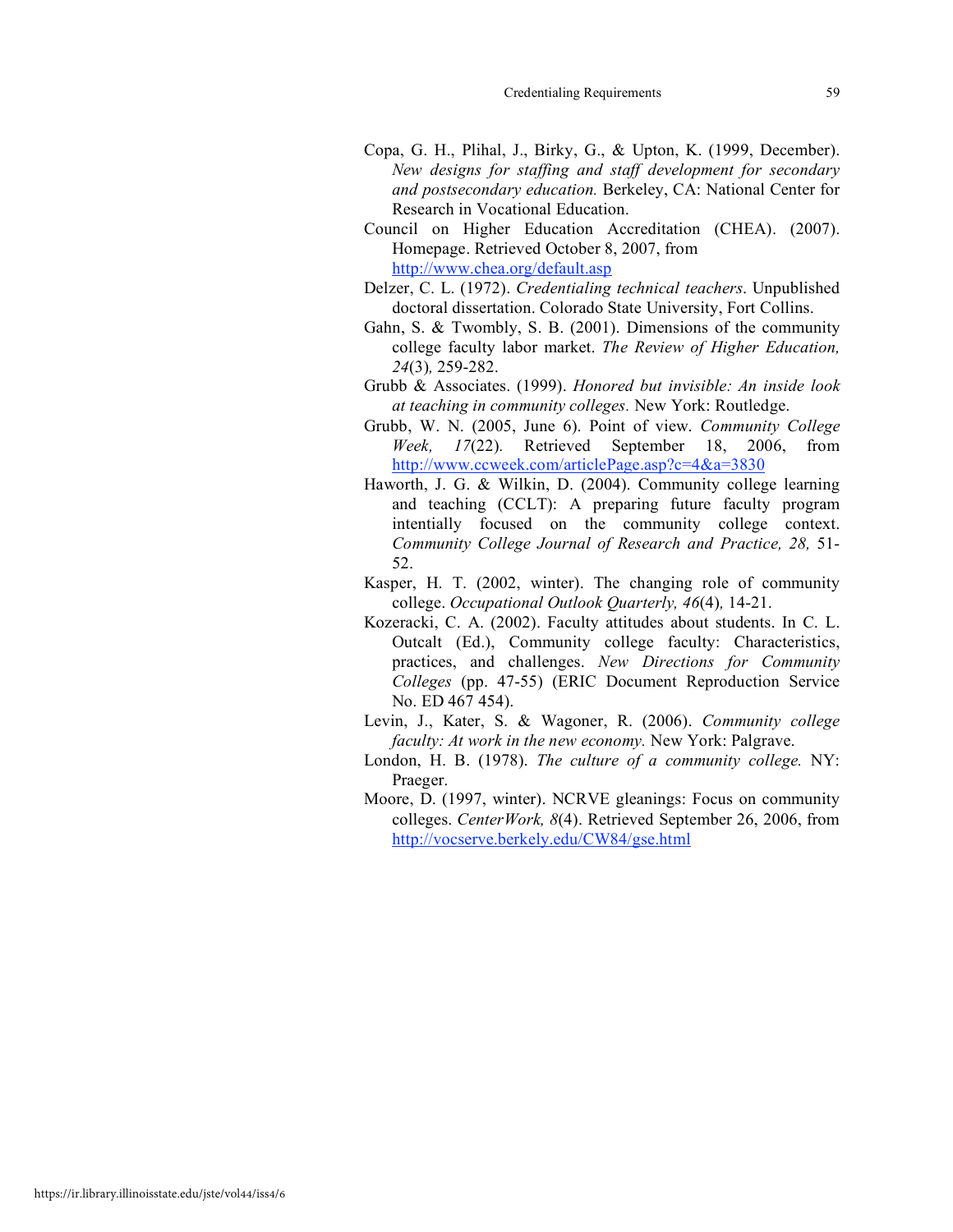- National Center for Educational Statistics (NCES). (2001). *Institutional policies and practices: Results from the 1999 national study of postsecondary faculty (NSOPF: 99), Institutional study*. (Report No. NCES-2001-201). Washington, D.C.: U.S. Department of Education, Office of Educational Research and Improvement.
- Nock, M. M., & Shults, C. (2001). *Hot programs at community colleges.* American Association of Community Colleges. *Annapolis Junction, MD: Community College Press.* Retrieved October 17, 2007, from www.aacc.nche.edu/AACCbriefs
- O'Banion, T. (Ed.). (1997). Developing staff potential. *New Directions for Community Colleges*, No. 19. San Francisco, CA: Jossey-Bass.
- Olson, S. J., Jensrud, Q. & McCann, P. L. (2001). Preparation and credentialing requirements of two-year college technical instructors: A national study. *Journal of Industrial Teacher Education, 38*(2)*,* 65-81.
- Olson, S. J. (1991). Postsecondary technical instructor programs and postsecondary technical teacher certification: A national study. *Journal of Studies in Technical Careers, 13*(4)*,* 341-350.
- Outcalt, C. L. (2002). *A profile of the community college professorate, 1975-2000*. New York: Routledge Falmer.
- Palmer, J. C. (2000). Instructional faculty and staff in public 2-year colleges. *Education Statistics Quarterly 2*(2)*.* Retrieved October 8, 2007, from

http://nces.ed.gov/programs/quarterly/Vol\_2/2\_2/q4-5.asp

- Rosser, V. J. & Townsend, B. K. (2006, Jan/Feb.). Determining public 2-year college faculty's intent to leave: An empirical model. *The Journal of Higher Education, 77*(1)*,* 123-147.
- Ruhland, S. K. (2001). Factors that influence the turnover and retention of Minnesota's technical college teachers. *Journal of Vocational Education Research, 26(1).* Retrieved February 17, 2006 from

http://scholar.lib.vt.edu/ejournals/JVER/v26n1/ruhland.html

Schmidt, K. & Custer, R. L. (Eds.). (2006-2007). *Industrial Teacher Education Directory,* CTTE and NAITTE. Department of Technology, Illinois State University, Normal, IL.